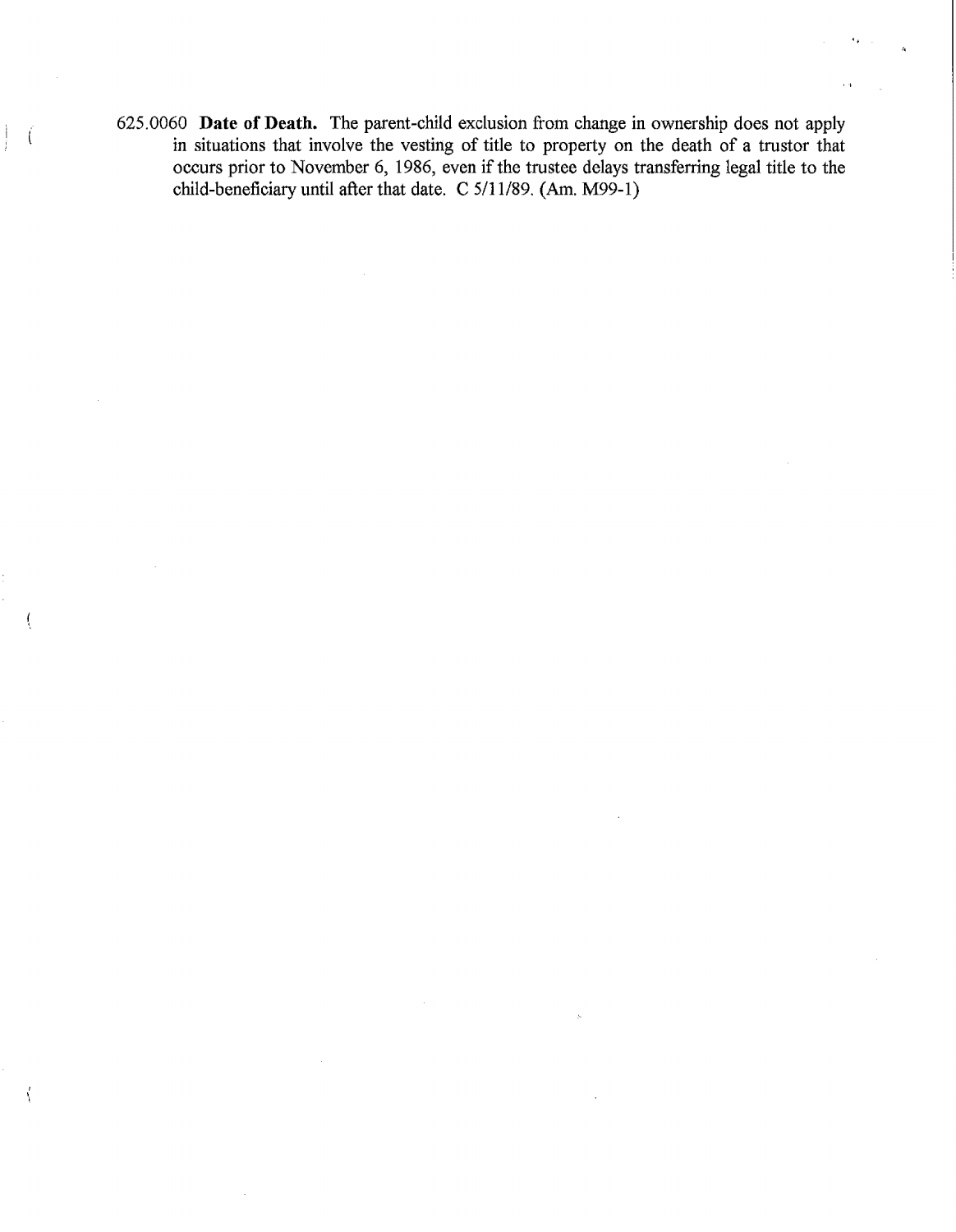STATE OF CALIFORNIA

STATE BOARD OF EQUALIZATION <sup>1</sup> 020 N STREET, SACRAMENTO, CAllFORNlA .0. BOX 942879, SACRAMENTO, CALIFORNIA 94279-0001)

(916) 445-4588



WILLIAM M. BENNET **First District, Xentile** 

**CONWAY H. COLLIS Second District, Los Angeles** 

**ERNEST J. DRONENBURG, JR. Third District, San Diego** 

**PAUL CARPENTER**  Fourlh Dhtrlc!, Lo, **Angolo,** 

**GRAY DAVIS**  *Co,-,,rDU.tr, Sacramecnto* 

> **CINDY RAMBO Executive Director**

Dear M

. i.e. i.e.  $\ell \rightarrow \ell$ 

Senator C has requested that this office respond to your request for advice regarding the application of Assembly Bill 47 (chapter 48 of the Statutes of 1987). This legislation<br>added section 63.1 to the Revenue and Taxation Code. This added section 63.1 to the Revenue and Taxation Code. provision excludes from change in ownership certain transfers<br>of real property between parents and their children. Its of real property between parents and their children. provisions apply to transfers completed on or after November 6,<br>1986. As we understand it, your question relates to whether As we understand it, your question relates to whether certain property, which was placed in trust, transferred before or after the November 6 date.

May 11, 1989

 $\cdots$ 

Unfortunately, your letter did not include a copy of the trust or other documents related to the transaction which was the subject of your letter. Instead, you refer to a so-called "standard, living trust" which is described as a trust created by the sole owner of a residence which specified that one child shall be the first beneficiary. The trust also named the child as the successor trustee with the assigned duty to transfer the property to the beneficiary upon the original trustor's death. The trustor also executed a quit claim deed transferring the ownership of the property to himself as trustee and to his successor trustee under the terms of the trust. The original trustor died prior to the Uovember 6 date but the successor trustee did not execute a auit claim deed to terminate the trust and transfer the property to himself as beneficiary until after the November 6 date. Apparently, you believe that the date of the quit claim deed terminating the trust should be viewed as the date of change of ownership for purposes of section 63.1.

Since we do not have copies of the actual trust and related documents, we do not have sufficient information to provide a detailed response. If you would like to submit that information to us, we would be happy to review it and give you our opinion. While such an opinion would be advisory in nature, and would not be binding upon your county assessor, you

مراجان